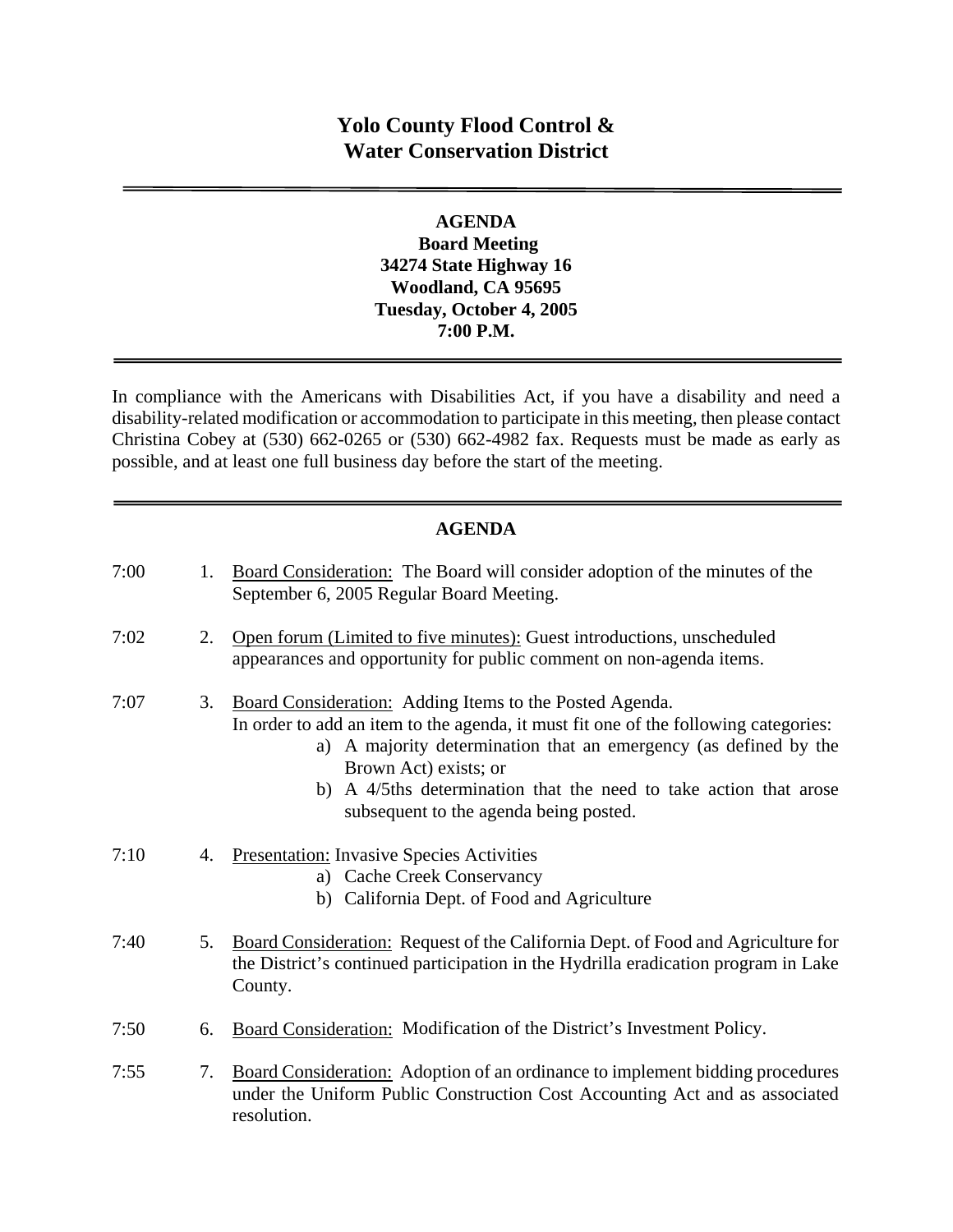| 8:15  | 8. | Staff Report: Report on the status of the Yolo County Water Supply Financing<br>Corporation and potential amendments to the By-laws and Articles of<br>Incorporation.                                                                                                                                                                 |
|-------|----|---------------------------------------------------------------------------------------------------------------------------------------------------------------------------------------------------------------------------------------------------------------------------------------------------------------------------------------|
| 8:30  | 9. | Directors' Reports: Each member of the Board will have the opportunity to report<br>on meetings and conferences attended during the prior month on behalf of the<br>District.                                                                                                                                                         |
| 8:40  |    | 10. Attorney's Report: The District's attorney will report on the following:<br>a) Current legal and legislative activities.                                                                                                                                                                                                          |
| 8:50  |    | 11. General Manager's Report: The Board will receive a report from the General<br>Manager or designated representatives regarding current general activities and<br>projects of the District.<br>a) General Activities<br>b) Madison Wall Agreement<br>c) R.H. Phillips Annexation<br>d) Operations, Maintenance and Water Conditions |
| 9:20: |    | 12. General Discussion: Opportunity for Board members to ask questions for<br>clarification, provide information to staff, request staff to report back on a<br>matter, or direct staff to place a matter on a subsequent agenda.                                                                                                     |
| 9:30  |    | 13. Board Consideration: The Board will consider the approval and the payments of<br>bills.                                                                                                                                                                                                                                           |
| 9:35  |    | 14. Closed Session: The Board will confer with legal Counsel under:<br>Brown Act Section 54956.9(b) significant exposure to litigation involving four<br>potential cases;                                                                                                                                                             |
| 9:49  |    | 15. Closed Session Report: Report of any action taken in Closed Session.                                                                                                                                                                                                                                                              |
| 9:50  |    | 16. Adjourn                                                                                                                                                                                                                                                                                                                           |

The public may address the Board concerning an agenda item either before or during the Board's consideration of that agenda item. Public comment on items within the Board's jurisdiction is welcome, subject to reasonable time limits for each speaker. Upon request, agenda items may be moved up to accommodate those in attendance wishing to address that item. Times listed for consideration of agenda items are approximate only. The Board may consider any agenda item at any time during the Board meeting.

I declare that the foregoing agenda was posted at the office of the Yolo County Flood Control and Water Conservation District, 34274 State Highway 16, Woodland, CA on September 30, 2005.

By: \_\_\_\_\_\_\_\_\_\_\_\_\_\_\_\_\_\_\_\_\_\_\_\_\_\_\_\_\_\_\_\_\_\_\_\_\_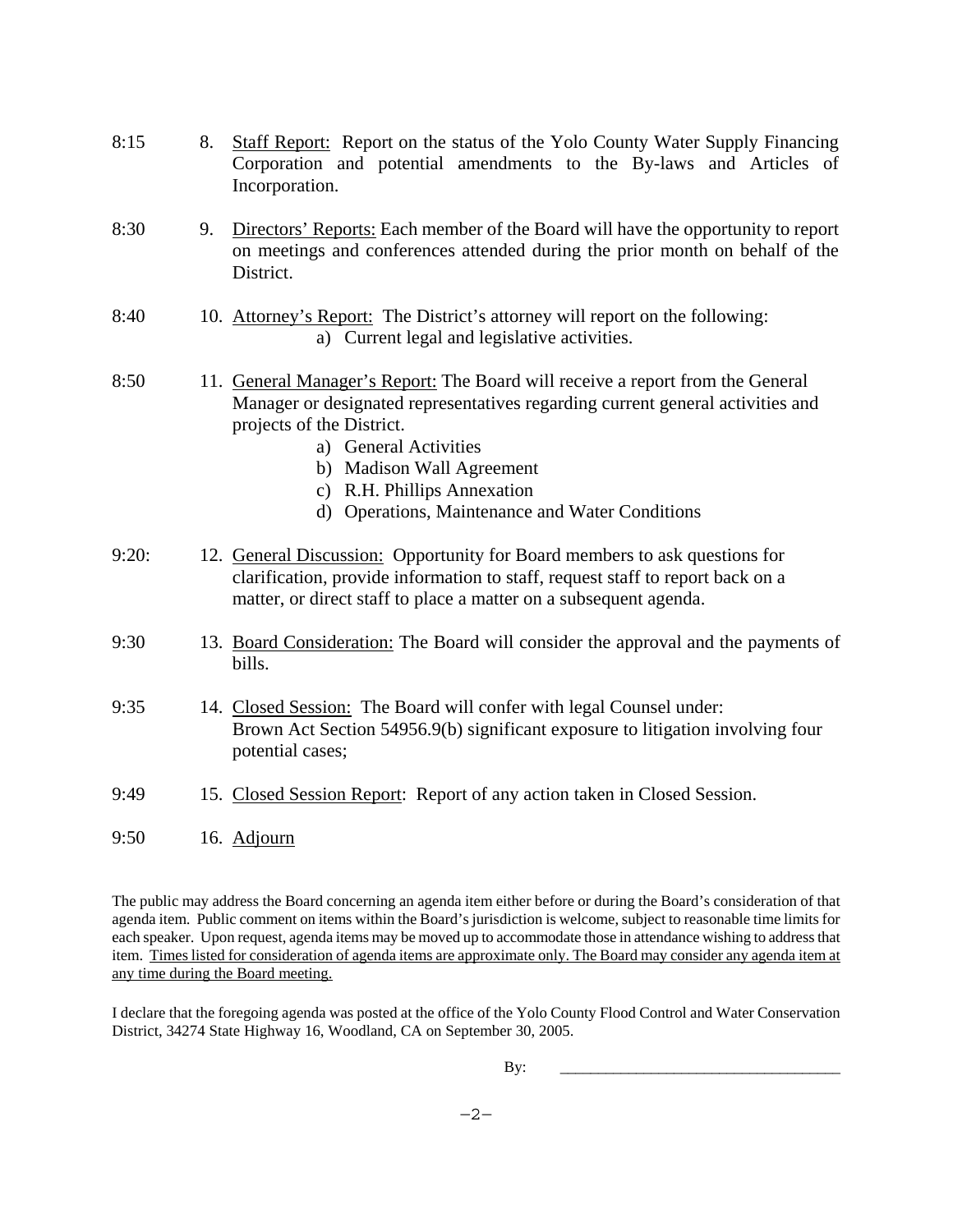Christina Cobey, Administrative Assistant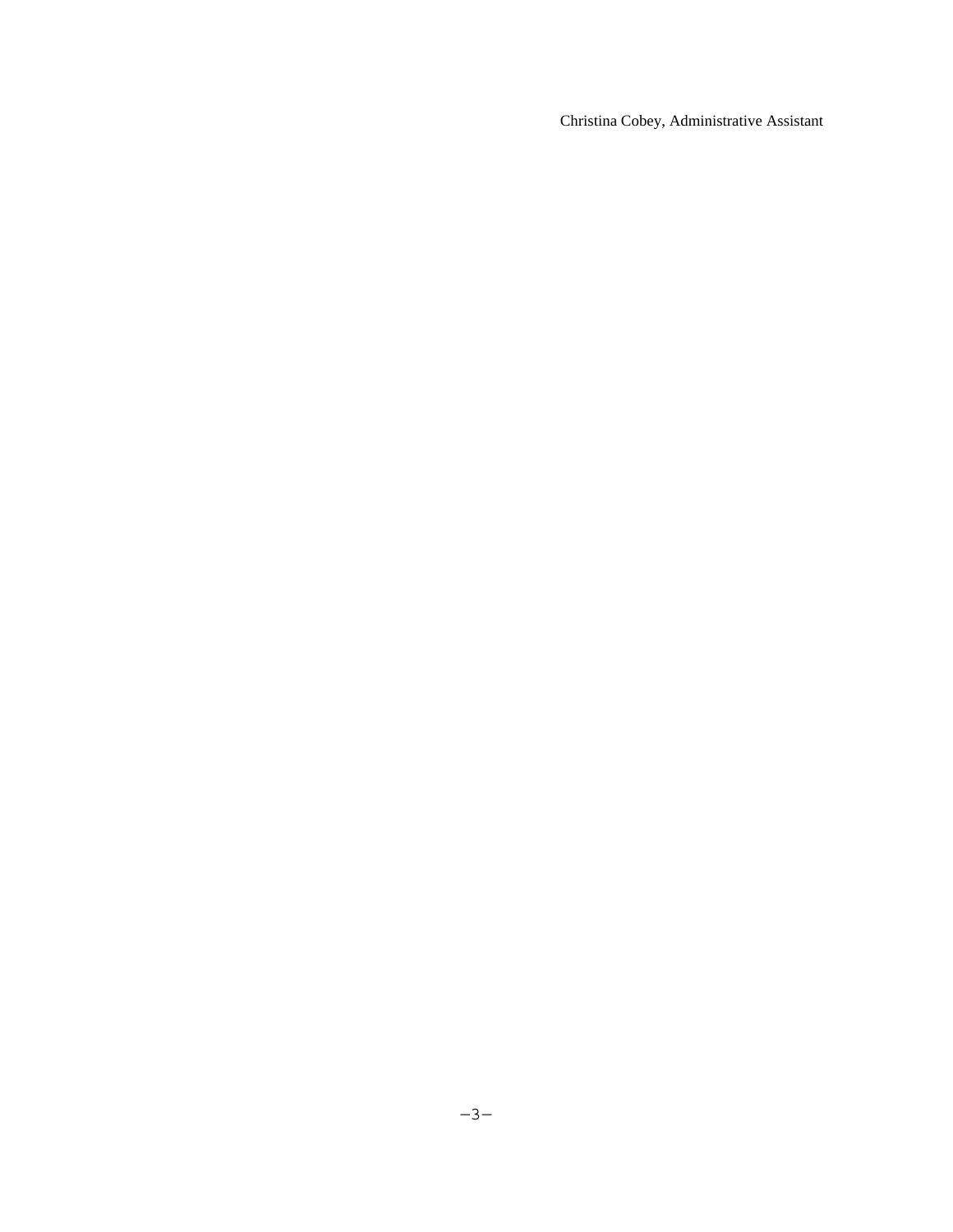#### REGULAR BOARD MEETING MINUTES October 4, 2005

The regular monthly meeting of the Board of Directors of the Yolo County Flood Control and Water Conservation District was held at 7:00 p.m. on October 4, 2005 at its regular place of business, 34274 State Highway 16, Woodland, California. Chair Brice convened the meeting with Directors Scheuring, Rominger and Tadlock present. Director Vink arrived shortly thereafter. Also in attendance were:

District Staff and Consultants Tim O'Halloran, General Manager Christy Barton, Assistant General Manager Mike Horgan, Engineer Max Stevenson, Water Resources Associate Paul Bartkiewicz, Legal Counsel Francis Borcalli, Engineering Consultant

#### **Members of the Public**

Don Rominger, Retired District Director Jan Lowrey, Cache Creek Conservancy Duane Chamberlain, Yolo County Supervisor Robert Leavitt, CA Dept. of Food and Ag Blake Harlan, District Water User Bob Schneider, Tuleyome

#### **INTRODUCTION**

Chair Brice introduced new Board member Ron Tadlock who made some brief comments.

#### **MINUTES**

**M/S/C** approved the minutes of the September 6, 2005 Regular Board meeting as amended.

#### **OPEN FORUM**

Chair Brice recognized members of the public in attendance.

Bob Schneider provided the Board with a bound collection of past Tuleyome Tales public articles.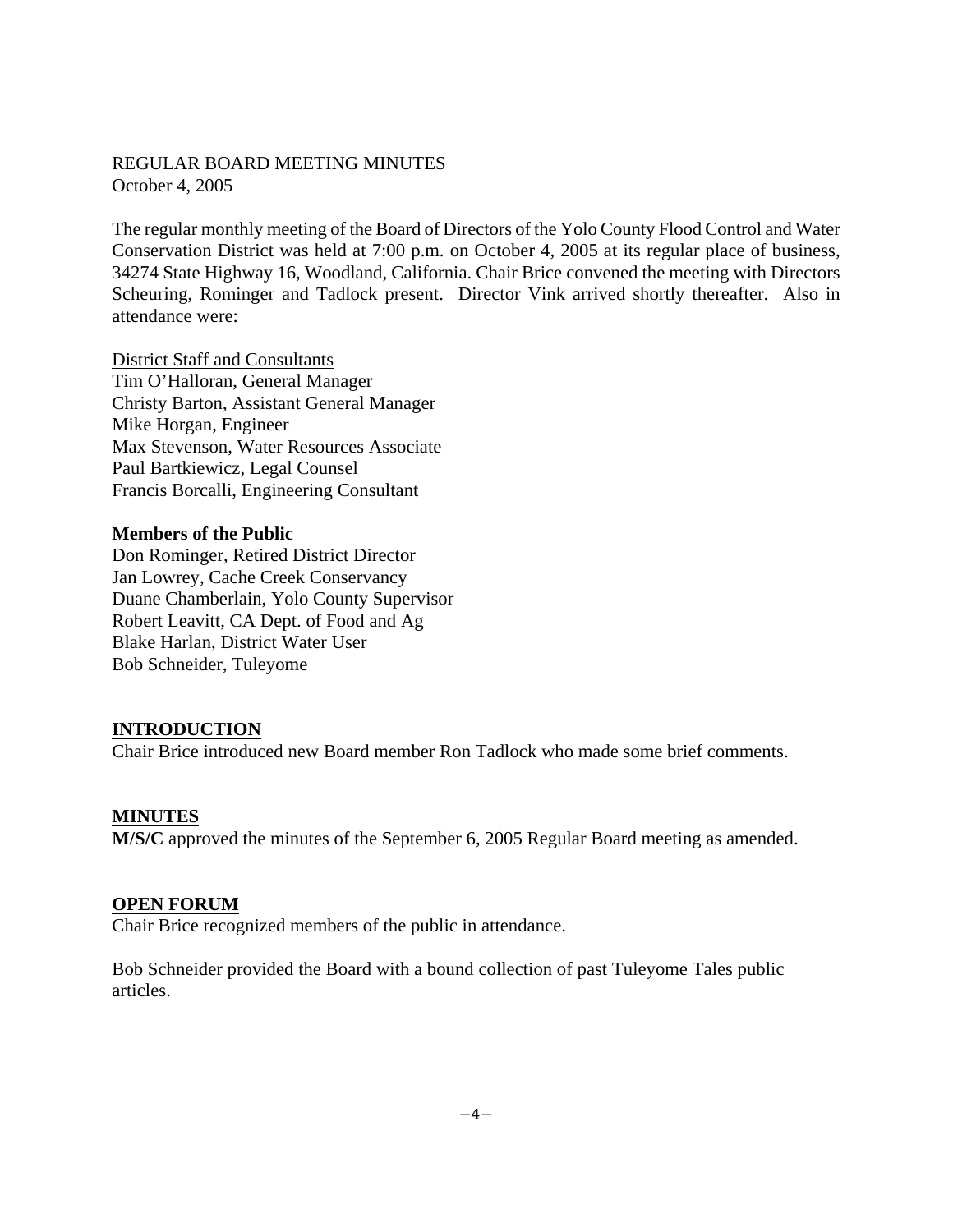# **CHANGES TO THE POSTED AGENDA**

Mr. O'Halloran requested that an item be added to the agenda. He stated that the item, addressing an issue related to the Department of Water Resources' Water Efficiency Grant to the District, arose after the agenda had been posted and should be acted upon prior to the next Board meeting.

**M/S/C** by a  $5/5$ <sup>th</sup> vote, the Board approved adding the action item to the General Manager's report in the agenda.

# **INVASIVE SPECIES CONTROL ACTIVITES**

Mr. O'Halloran stated that in response to a previous Board request, representatives of two agencies receiving District support would present information on their invasive species control activities.

Mr. O'Halloran introduced Mr. Jan Lowrey of the Cache Creek Conservancy (CCC). He stated that the District was in its first year of a three year commitment to assist the CCC in its invasive species control program in Cache Creek. The District's yearly commitment is for \$8,000 and \$2,000 worth of in-kind services.

Mr. Lowrey then provided an update on the CCC tamarisk and arundo eradication project on Cache Creek. He provided details on creek locations being addressed, eradication methodology, equipment and chemicals being used, effectiveness of various eradication actions, and efforts toward developing a watershed-wide program. He provided pictures of areas prior to and after removal efforts.

He outlined planned future activities and funding efforts and thanked the District for its participation in the program.

Mrs. Barton introduced Mr. Leavitt of the California Department of Food and Agriculture (CDFA) who provided an update on Hydrilla eradication efforts in Clear Lake and monitoring work in the Cache Creek watershed.

Mr. Leavitt stated that:

- CDFA has a \$1.8 million budget for Hydrilla eradication and uses about 60% of the funds at Clear Lake.
- CDFA has had ten Hydrilla control programs in eight counties.
- CDFA began work at Clear Lake in 1994 and the District has participated since 1995 in the program.
- The last Hydrilla find in Clear Lake occurred June 25, 2003.
- The program has been very successful.
- Efforts to assess the number of tubers remaining in the lake sediments will be made.
- Efforts and treatments in Clear Lake will continue for three years after the last chemical application for Hydrilla.
- If Hydrilla is not detected during three years following the last treatment, it can be declared eradicated.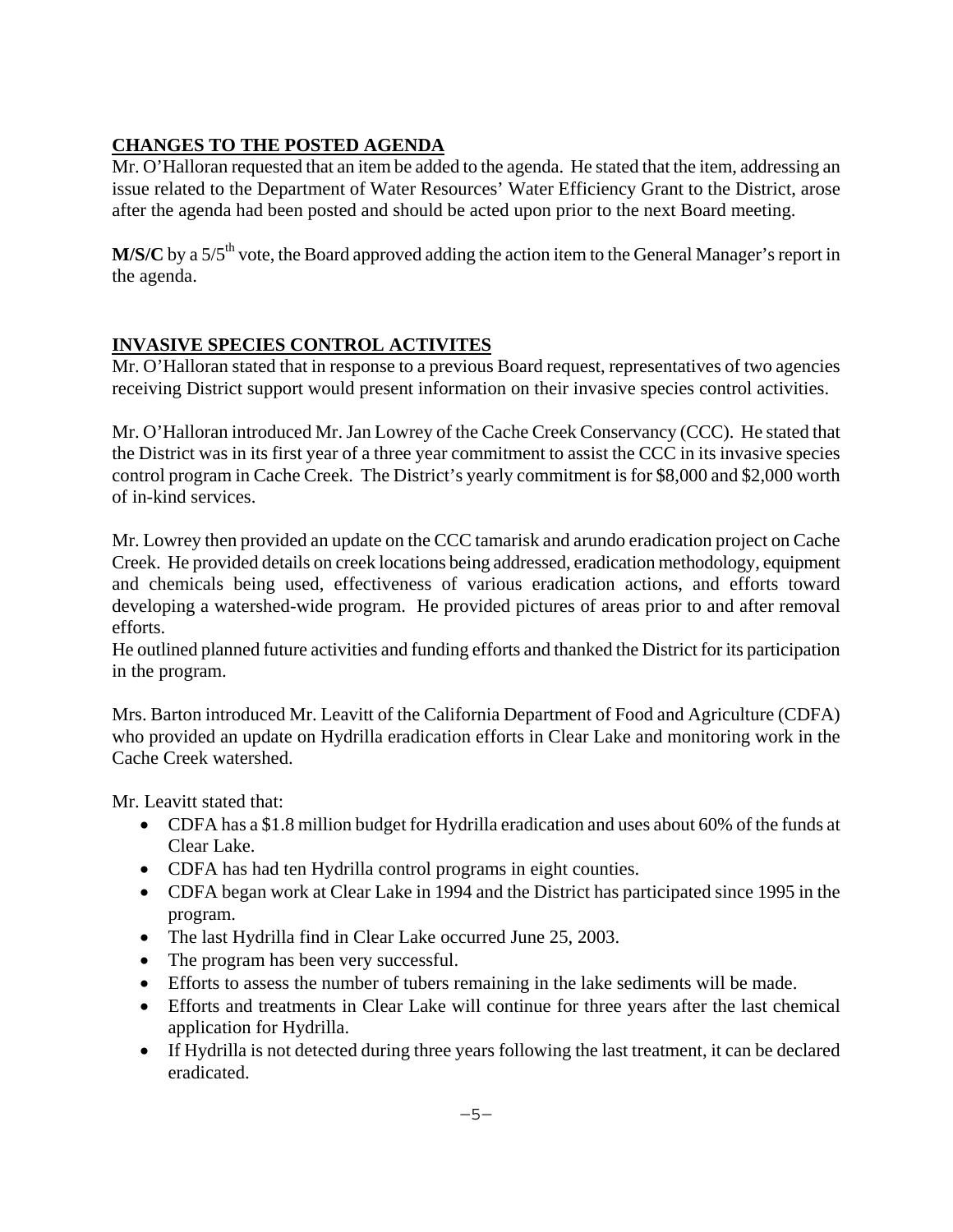- CDFA conducts annual aquatic weed surveys in a portion of Cache Creek above the Capay Diversion Dam, Indian Valley Reservoir and other locations in Lake County.
- It costs about \$1,000 per acre per year for just the chemicals used to control Hydrilla.

Board discussion followed on a number of issues including potential impacts of aquatic herbicides on agricultural crops. Mr. Leavitt stated that residual pesticide concentrations have been small and well below the level of concern for public health and crop impacts.

# **CA DEPARTMENT OF FOOD AND AGRICULTURE HYDRILLA PROGRAM FUNDING**

Following the proceeding presentation and discussion, the Board considered funding of the ongoing CDFA Hydrilla Eradication Program.

**M/S/C** approval of \$10,000 for the State's 2005/06 Hydrilla Eradication Program.

Director Vink asked that the District's future participation in the Hydrilla Eradication Program be evaluated within the context of the District's broader invasive weed control efforts.

# **MODIFICATION OF THE DISTRICT'S INVESTMENT POLICY**

Mrs. Barton advised that changes in state law have expanded the investment vehicles available to the District, and changed required procedural practices regarding investment policies and that legal counsel has suggested commensurate changes in the District's Investment Policy.

The Board discussed the proposed policy changes and Director Vink advised that the Finance Committee recommends adoption of them.

**M/S/C** adoption of the District's Investment Policy as modified.

#### **UNIFORM PUBLIC CONSTRUCTION COST ACCOUNTING ACT (UPCCAA)**

Mrs. Barton stated that, following action at the last Board meeting to initiate adoption of the UPCCAA, the next steps were to adopt an ordinance and resolution on the matter.

She advised that current construction procurement above \$10,000 requires a long and formal bidding process. The UPCCAA allows use of a short form contract for projects up to \$25,000 and provides a mechanism that will help reduce time lags in contracting by identifying potential bidders in advance of projects.

Mr. O'Halloran advised that the District had previously adopted a separate Force Account process for procuring service for maintenance activities.

Mr. Bartkiewicz advised that the legislature passed the UPCCAA to consolidate varying Public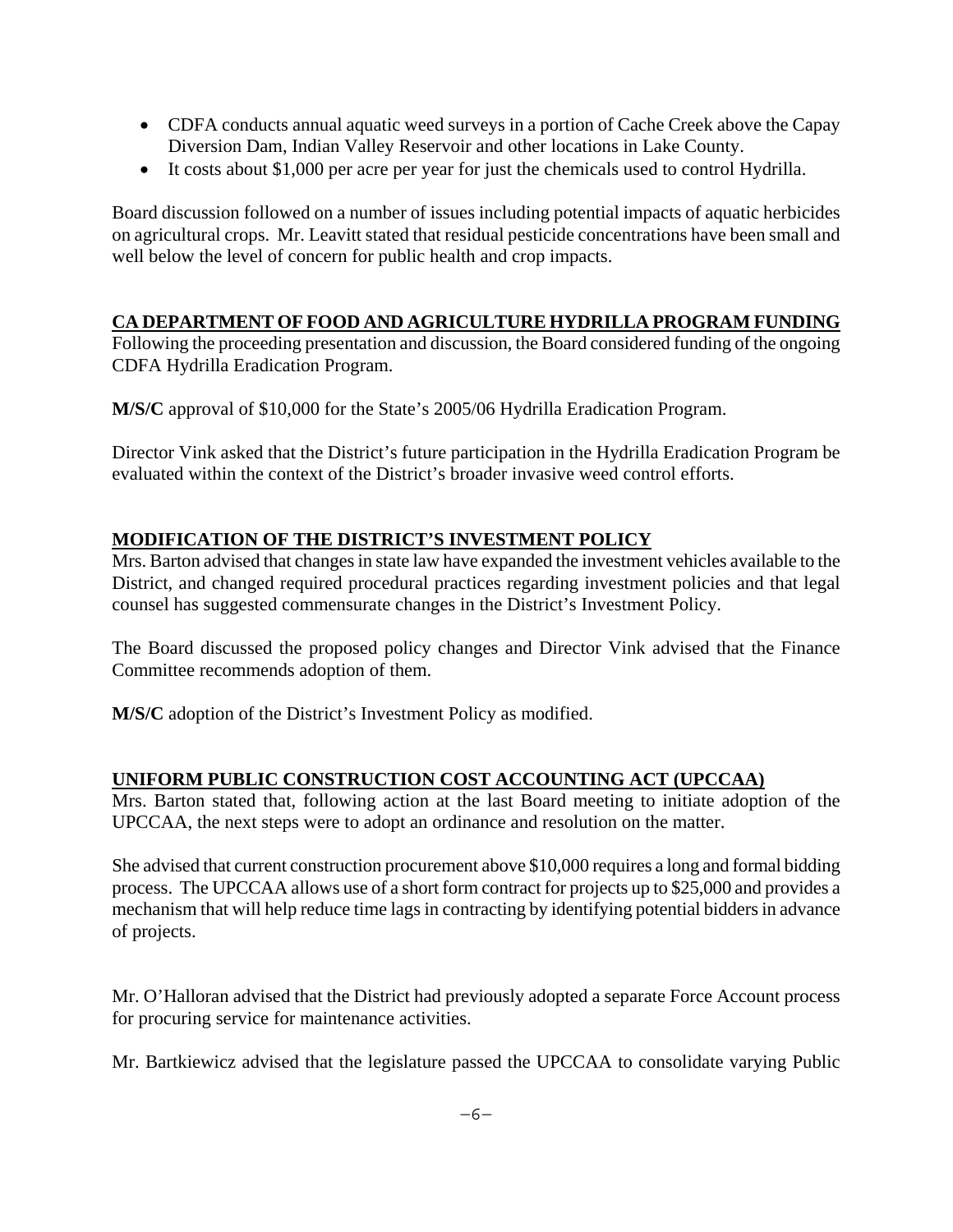Agency construction procurement policies into a standardized format. This assists contractors in evaluating projects and developing bids.

**M/S/C** unanimously adopted Resolution No. 05.12 and Ordinance 1-2005, waived reading of Ordinance 1-2005 and instructed staff to complete activities required to implement adoption of the Uniform Public Construction Cost Accounting Act.

# **YOLO COUNTY WATER SUPPLY FINANCING CORPORATION (YCWSFC)**

Mr. Bartkiewicz provided historical background of the YCWSFC and the basis for amending its Bylaws and Articles of Incorporation. Mr. O'Halloran advised that while there is no specific need for the YCWSFC as a funding vehicle at this time, the small filing fee required to retain it outweighs the greater costs and time required to reinstate it at a later date should it become necessary.

Board discussion and questions followed.

Mr. Bartkiewicz described various other financing options, their repayment requirements and usages. He also described the advantage of transferring governance of the YCWSFC to the District's Board of Directors.

**M/S/C** directed Staff to request the YCWSFC Board convene to amend its Bylaws and Articles of Incorporation to provide that the District's Board serve as the Board of the YCWSFC.

#### **DIRECTORS' REPORTS**

Director Scheuring reported the Water Resources Association of Yolo County (WRA) Board met this month; West Sacramento reactivated its membership in the WRA; Reclamation District 2035 joined the WRA as a full member; a \$500,000 Department of Water Resources planning grant for the IRWMP is expected. The grant would require local funding of \$200,000 and \$200,000 of in-kind services; he was concerned with the work load burden on the District staff due to the IRWMP project. The IRWMP includes a public process.

Mr. Borcalli stated that a challenge will be to move projects of equal value forward where funding from individual benefiting parties is limited.

Mr. Schneider stated that: He is cautiously optimistic about the project; He concurs that water security and quality are critical issues and decisions made now are very important to the future.

Mr. Scheuring questioned the role of the WRA after and completion of the project.

Mr. O'Halloran stated that while the Woodland flood control issue was included in the work scope, it would be addressed on a longer, separate time line.

Director Rominger reported that at a recent Yolo County Board of Supervisors/District 2X2 meeting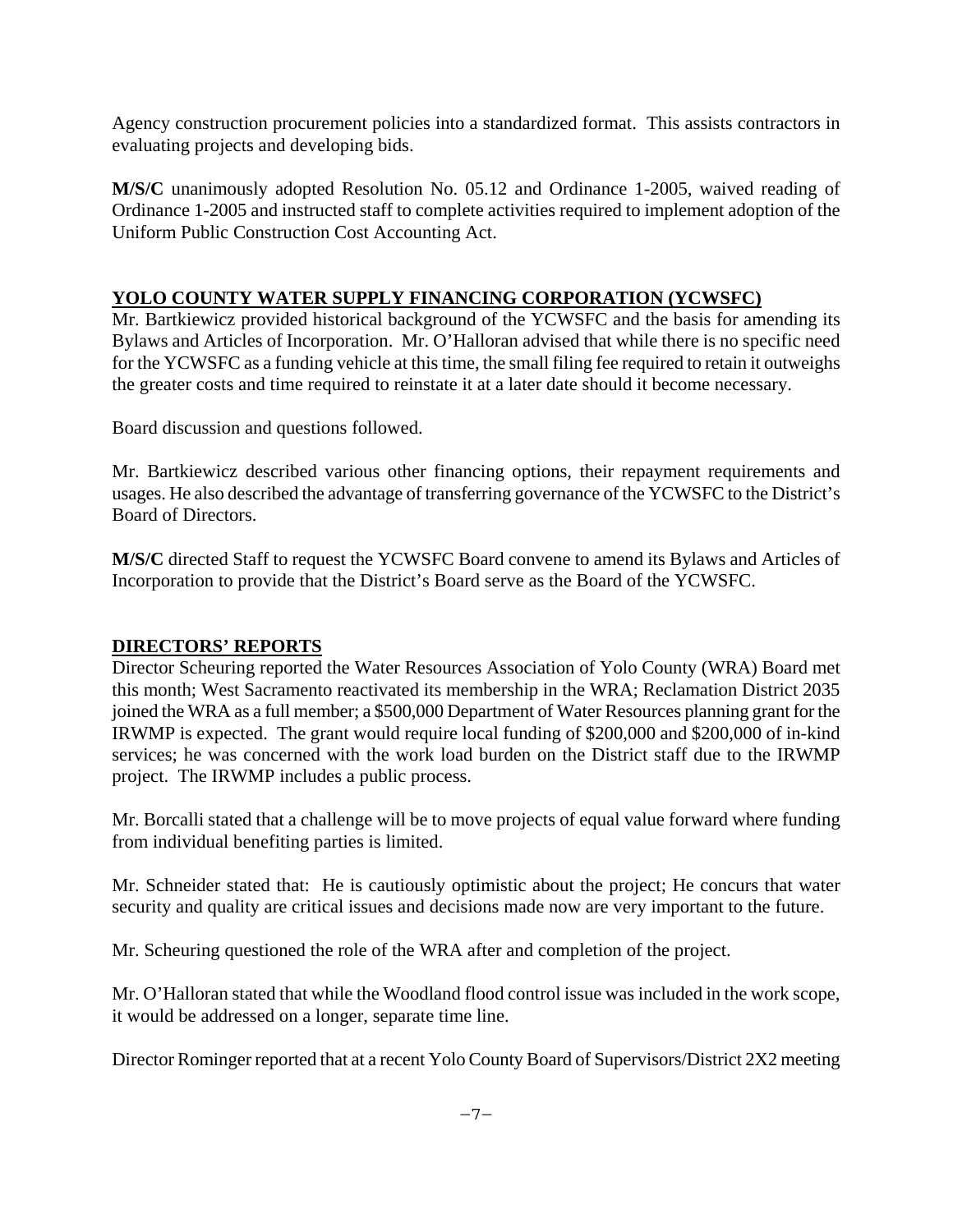a range of issues were discussed including the mercury TMDL matter.

#### **ATTORNEY'S REPORT**

Mr. Bartkiewicz reported that SB 820 and the Wild and Scenic bill are on the governor's desk. SB 820 is a comprehensive water bill with a new reporting requirement on groundwater reporting.

# **GENERAL MANAGER'S REPORT**

Mr. O'Halloran reported the following:

#### Water Use Efficiency Grant

DWR has previously awarded the District a \$272,000 Water Use Efficiency Grant. The grant contract requires a resolution from the Board prior to being implemented. Mr. Stevenson advised that the grant would fund equipment for twenty-six flow monitoring stations and that with the Board adopting the resolution now the District can begin to receive in-house expenses reimbursements.

**M/S/C** unanimously adopted Resolution No. 05.13 of the Yolo County Flood Control and Water Conservation District Accepting California Department of Water Resources 2004 Proposition 50 Water Use Efficiency Grant Funds and Designating Applicant's Agent.

General Activities

- Functions that District representatives participated in last month included: Yolo Land Trust Day In the Country; Woodland City Council members (2) tour; and Full Belly Farms Hoes Down Festival.
- Update regarding the Indian Valley Dam artifact repatriation work and repair of the campground septic system.
- Status of the University Canal relocation project.
- Initiation of drafting a developer fee policy.
- Progress of the District's mapping (GIS) imitative.
- Potential R.H. Phillips annexation into the District.
- Recharge opportunity projects and long term goals on conjunctive use.

#### Madison Wall Agreement

Mrs. Barton reported that the new property owner has signed an agreement for a one year extension and that the District is awaiting the extensions of the associated permits from Yolo County. The Board inquired if a multi-year extension could be sought to reduce annual staff work. Mrs. Barton advised that she would request this next year.

#### Water Conditions

- Irrigation deliveries will continue as long as feasible.
- Management noted potential system capacity constraints next irrigation season due to the large increase in alfalfa acreage.